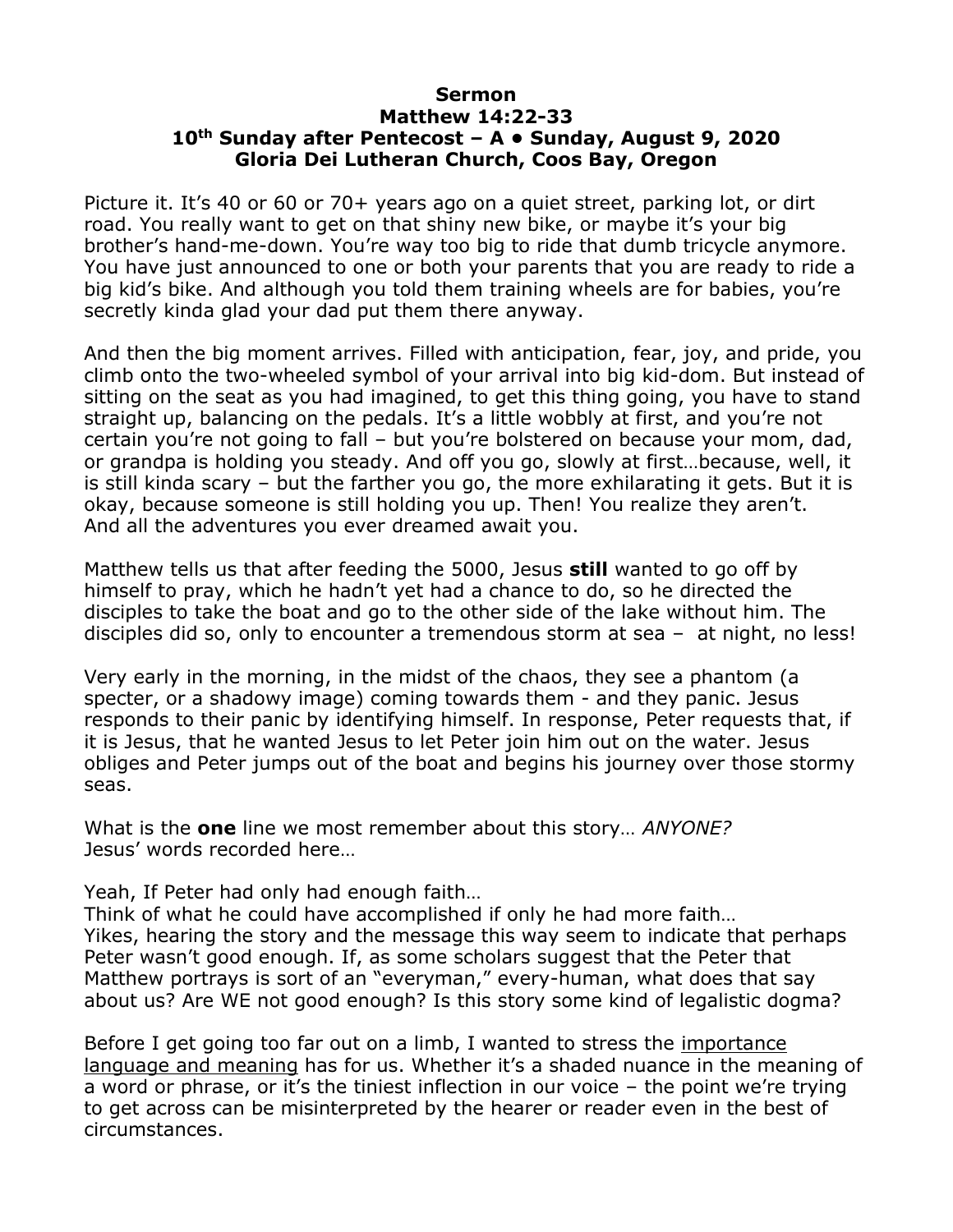Think back on the last e-mail message you sent that someone misinterpreted. You might have used capital letters to stress a point, but the one who received your letter just thought you were "yelling" at them! There's lots of room for error between sender and receiver!

For many years, people have used the nuanced language in today's gospel text to make a point. A point I think is different from the one that was intended… Now to show how difficult it sometimes is to ascertain without a shadow of a doubt what scripture says, let's take today's gospel story of Peter walking on the water.

In the thick of his journey Peter realizes that the wind was REALLY strong, making those waves awfully big-and after he excitedly took that leap of faith, he begins to sink. And in panic, he cries out. Jesus grabs hold of his hand and says, "Oligopiste, why did you doubt?" Now I don't know about you, but I remember hearing countless sermons about the lack of faith Peter demonstrated during his remarkable journey on the water. Such sermons were no doubt prompted by the interpretation of the Greek word, *oligopiste*, as "Ye of little faith."

"Ye of little faith, why did you doubt?" Now Jesus' words to Peter as rendered in this text have always puzzled me because I always thought that, from **my** perspective, it took an **AWFUL LOT** of faith for Peter to jump out of that boat in the first place-and in the middle of a storm at night, no less! It was crazy! Then, many years later, I heard a talk given by a friend, Pastor Cindy Witt, who pointed out that there was another possible interpretation of what Jesus said to Peter that sounded VERY different. Technically, oligopiste means "little believer." oligo: "little"; piste: believer. "Little believer, why did you doubt?" Kinda like, oh, your faith is like a little mustard seed (from our text a couple of weeks ago). Your faith will blossom and grow.

So, not only does "little believer" sound more appropriate for Jesus to say in reference to someone who has just jumped out of a boat on stormy seas, it also takes into account the leap of faith Peter **did** take. He **was** a believer-and no one BUT a fairly STRONG believer would have taken the leap of faith that he did. But, on the other hand, Peter was also a "LITTLE believer"...he still had a lot more to learn, namely, **that** Jesus would not let him **down**- -and in this case, not let him **drown**.

"Little believer, why did you doubt?" That makes for a whole different sermon and a whole different lesson about faith and life. That is but one example of how sometimes the technicality of Biblical interpretation can completely alter both what we hear the Bible saying and also why we may not always agree about what the Bible says. In this case, one word implied two very different responses of Jesus to Peter. One "fit" my prior knowledge about Jesus and the typically sensitive and compassionate way Jesus tended to treat people-and another that seemed totally out of character. But who's to say which, ultimately, is right?? Only God knows. Which is, of course, my point here. We do the best we can to interpret the best we can.

So it is that with all these variables-and many others-we approach scripture, seeking to hear a word from God for us and for our world.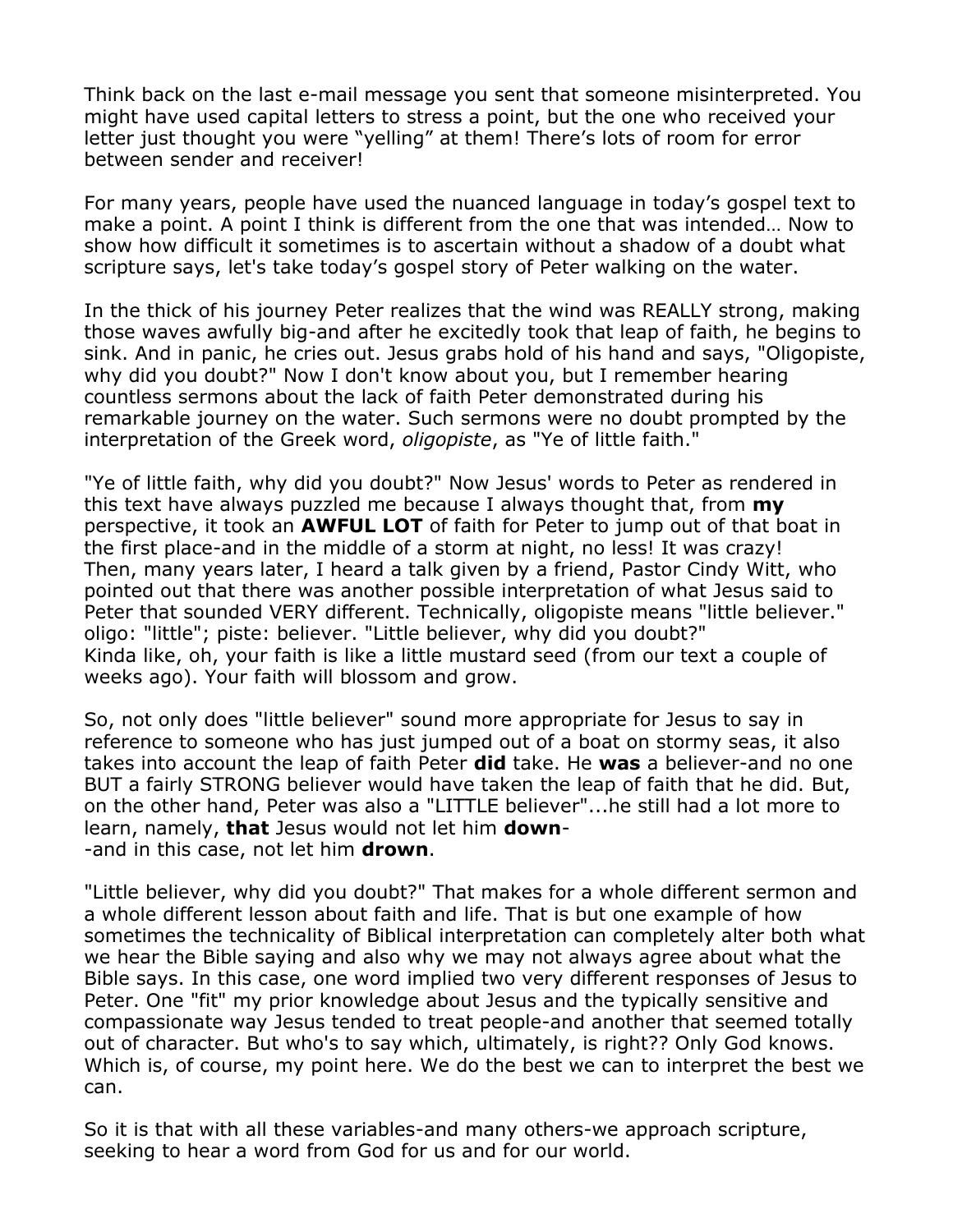I kinda like this back and forth, so we're going to try it again with another attempt at figuring out what it is that Matthew is getting at in this story. Why *were* the disciples crossing the lake? To get to the other side, of course.

Here, Jesus has sent the disciples across the lake to minister to the Gentiles on the other side. They are taking Jesus' teachings to a community that was outside their own. These people would have been strangers to them. Yet they will share their faith and ultimately to bring others into their community. Their community was the church. Greek word for ship is nave. Nave is church, in ancient time, a boat was the symbol of the church. Anyone who has ever been in the nave at Central surely has seen the boat hanging from the ceiling. By stepping out of the boat, Peter was symbolically stepping out of his community.

But I still think Matthew is getting at more than this. Sure, I like to think these new understandings help get us closer to Matthew's intended meaning, but there's an even bigger point that he makes, one that is **so** nuanced that we almost miss it.

Even after we examine what it was that Jesus said to Peter, it's important to remember that it wasn't Peter's action that kept him afloat. **It was God's doing.** Neither Peter or Peter's **faith** had anything to do with it…because it was **God's** action that had everything to do with it. But even that is still not the full point I think Matthew is getting at – although it **IS** related.

Think back to Jesus' first words to Peter. Peter asks if what he is seeing is a ghost or if it is Jesus. Jesus says "Take heart, it is I." Now I looked in seven different translations (with the KJV saying, 'be of good cheer, it is I' – in a storm?!!!! But I digress), and all of these translations except the contemporary paraphrase, *The Message*, used the strange-sounding phrase, "it is I. "

Any English teachers/grammarians in the congregation? *The Message* used, "it is me." **Wouldn't that be more correct?** I think that the reason "it is I" is used in each of the translations is actually a nuance of Matthew's point. In a subtle way, Matthew reminds his readers, who are primarily Jewish converts, and people who would be very familiar with the Hebrew text, that they have heard this language, this phrase before. It's nuanced, but it is there.

## **It is I. I AM. I AM WHO I AM.**

These were the words God spoke to Moses, which were recorded in Exodus 3. This was **God's** name. Jesus evokes the self-identification of God. **Yahweh**. **I am.** 

I think that the point Matthew makes is that the disciples were in God's presence. Jesus was the Messiah, the Christ, the one who was to come. He was there in their midst. Jesus calmed the storm. Jesus calms the storms of our lives. God is with us in Jesus.

Jesus was God. Jesus is the **one** who makes **God present to us** in a chaotic world.